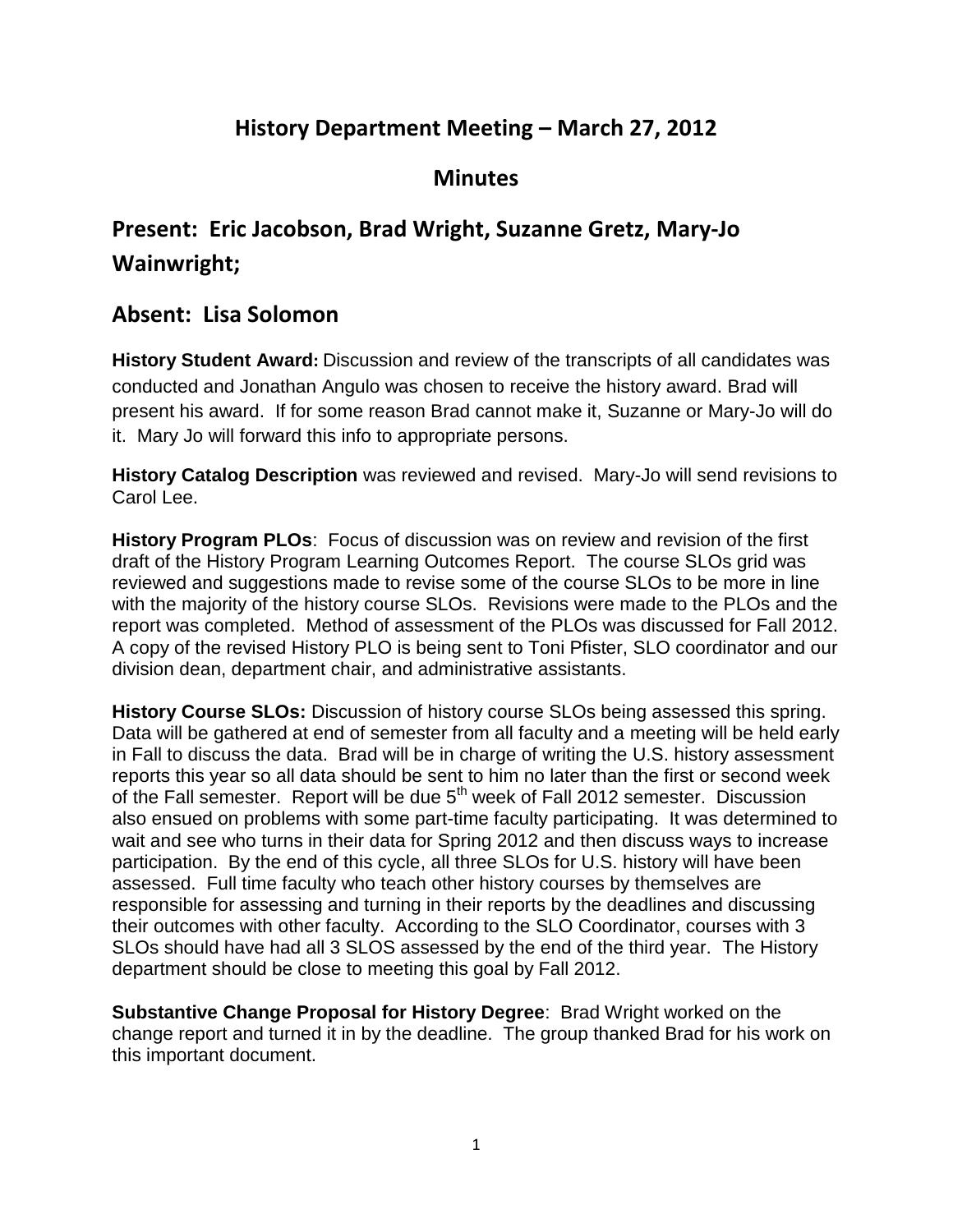**CLEP Exams**: Discussion regarding whether or not to offer credit for CLEP exams was held. A sample of the CLEP exam was reviewed by the group and determined that it was inadequate in matching the breadth and scope of what is covered in our history courses, especially because there is no written portion of the exam. Faculty rejected accepting the CLEP examination for credit in history courses at IVC. Mary-Jo will inform Carol Lee of the decision.

**Honors Program:** Do we want to designate any history courses as honors courses? The history faculty had two questions about the program and Mary-Jo passed those questions on to Eric Lehtonen. Those questions included: (1) Will the courses in pilot program always be designated as honors courses, and (2) will only honors students be allowed in the courses? The answer to the second question was no, but Eric didn't really know the answer to the first question because the committee is still working on the details. The history faculty agreed that while the history department supports the Honors program going forward and would like to participate, at this time there are some key points that haven't been figured out and we do not think Hist 225 would work for the needs of the pilot or any of the other 200 level courses because the teaching of these courses has now been limited due to budget cuts and they will only be taught every other year. Hist 225 will not be taught again until Fall 2013. The only 200 level course to be offered Fall 2012 is Hist 223, History of the American West.

The history faculty agreed that any of the following courses could be taught as an honors course: Hist 100, 101, 110, 111, 120, 121. Although they are freshmen level they all include critical thinking and writing requirements. The honors criteria that include extra readings and a research paper/presentation could be incorporated into any of these courses. Also, these courses would be available to students every semester and finally, including these courses would allow all history faculty to teach honors courses in the future if they wish.

The Honors Committee elected to exclude history from the program at this point and start with only 4 classes in Fall 2012. We will follow up the progress of the program for possible inclusion of history courses in the future.

**Prerequisites for History Courses**: Further research shows that there are still no prerequisites on any history courses, only recommendations. Any future inclusion of prerequisites for any history course would need detailed data analysis that has not been done yet and approval through the appropriate channels, including the state chancellor's office. It is requested that any further effort to include prerequisites for any history courses be a process including the entire history department.

**History AA degree vs. AA-T degree:** Suzanne indicated that she needed more information from Carol Lee to finish her review and she will follow-up on this. The big difference is that Hist 280, the research paper course would not be included in the AA-T degree. The history faculty developed their degree with student needs as the primary